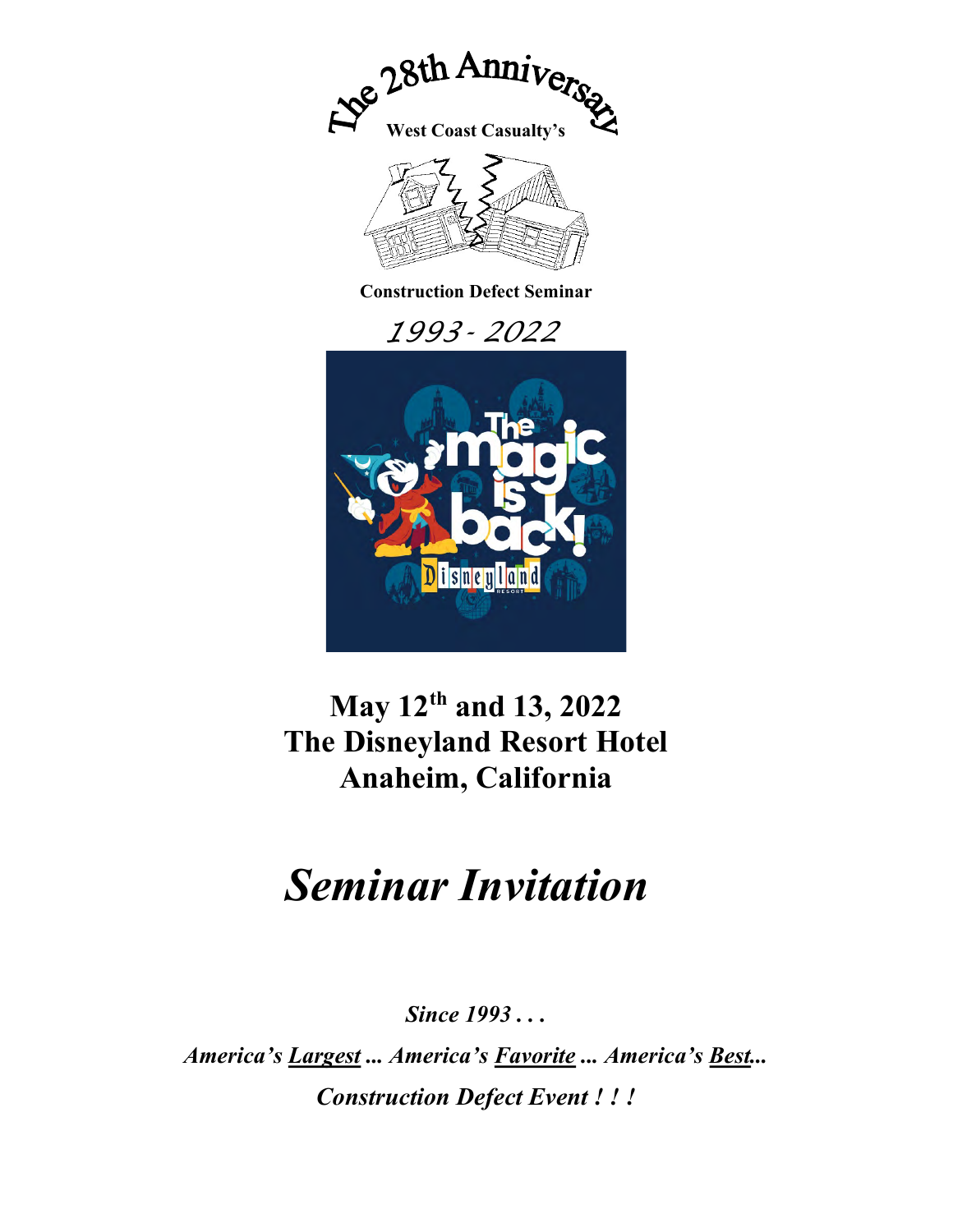### SEMINAR SCHEDULE

### Thursday, May 12, 2022

10:45 AM - 11:45 AM Construction Trends of the Future and Their Impact on Construction Claims Risk Management and Coverage Jennifer Kalvestran, Esq., Karen Rice, Phyllis Modlin, Lisa Cappelluti, Esq. and Brenda Radmacher, Esq.

> 11:45 AM – 12:00 PM "Ollie" and "Legends" Awards Presentation

12:00 PM - 1:30 PM Lunch Disney Convention Center – Exhibit Hall (Seminar Registration Will be Closed During Lunch)

1:30 PM – 2:30 PM The Intersection of Builders Risk, CGL, Contractors Professional Liability, and Subcontractor Default Coverage – What Covers What? Keith D. Koeller, Esq., Karen Rice, Mark Gothold, and Peter Mintzer, Esq.

> 2:30 PM – 3:00 PM Afternoon Break

3:00 PM - 4:00 PM

How the Pandemic Has Changed Construction Defect Trials and Arbitrations Hon. Christopher T. Whitten, James Orland, Esq., Rick Righi, Esq. Gary Bauman, Esq., and Daniel Wolfe, J.D., Ph.D.,

4:00 PM - 5:00 PM Myth busters: Builders and Subcontractors do work together to reduce their costs of claims and cost of risk. Bruce Wick, Gene Marinacci, Tom Byars and Robert Closson, Esq.

> 5:00 PM – 6:30 PM Cocktail Reception

Disney Convention Center – Exhibit Hall

Proudly Sponsored by



www.xperagroup.com